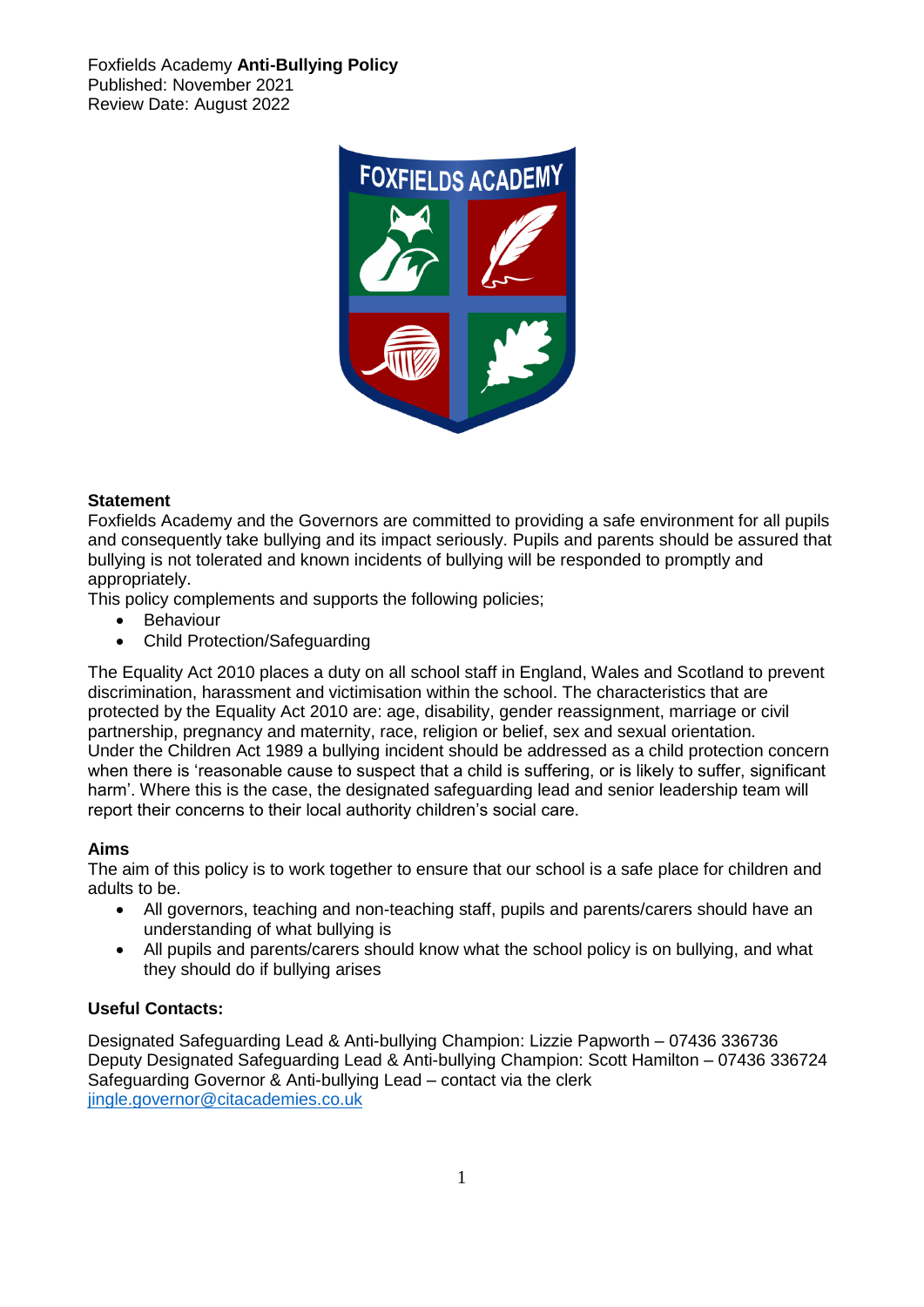## **What is bullying?**

Bullying is the repetitive, intentional hurting of one person or group by another person or group, where the relationship involves an imbalance of power. It can happen face to face or online. (Anti-Bullying Alliance)

The main components that determine if a behaviour is bullying are;

**Repetition:** Bullying behaviours happen more than once

**An Imbalance of Power:** bullies use their power - physical strength, access to embarrassing information or popularity - to control or harm others

**Intentional:** a behaviour or action is done with the intention to cause harm to another person or group

Bullying may be related to; race, gender, religion, culture, appearance or health condition, home circumstances, sexual orientation etc.

**A child friendly definition of bullying:** Bullying is something that can hurt you on the inside or on the outside. It can hurt you on the outside by hitting you and hurting you physically and it can hurt you on the inside by name calling or hurting your feelings. Bullying is done on purpose, it is not an accident. It is bullying if these things happen more than once.

## **Signs of bullying may include;**

- Unwillingness to come to school
- Withdrawn or change in behaviour
- Complaining about missing possessions
- Refusal to talk about the problem
- Damage or refusal to complete work
- Complaining about physical pain
- Self-harm
- Feels ill in the morning before school
- Is bullying other children or siblings
- Stops eating
- Is nervous when a cyber-message is received

The above list is not exhaustive, if you are concerned about your child displaying any of the above signs or changes in behaviour please contact the designated safeguarding lead immediately.

#### **Prevention**

The school will not only respond to instances or disclosures of bullying we will implement a vigilant and preventative approach throughout the school. This consists of school staff proactively managing issues between peers that may provoke conflict which may involve talking to pupils about issues of difference, the delivery of assemblies and workshops, addressing the issues as part of the curriculum and effective relationships between staff and pupils. The school promotes a value of respect for staff and other pupils, and an understanding of how an individual's actions affect others. At Foxfields Academy bullying is not acceptable between any members of our school community including; pupils and their families, staff members, and stakeholders. We will endeavour to promote and facilitate a preventative approach across our whole school community.

As a school we recognise that unstructured times, such as break times, can be a difficult time for our pupils to remain regulated and socially interact appropriately. For this reason, we have a robust break time schedule which consists of a high staff ratio of identified staff members facilitating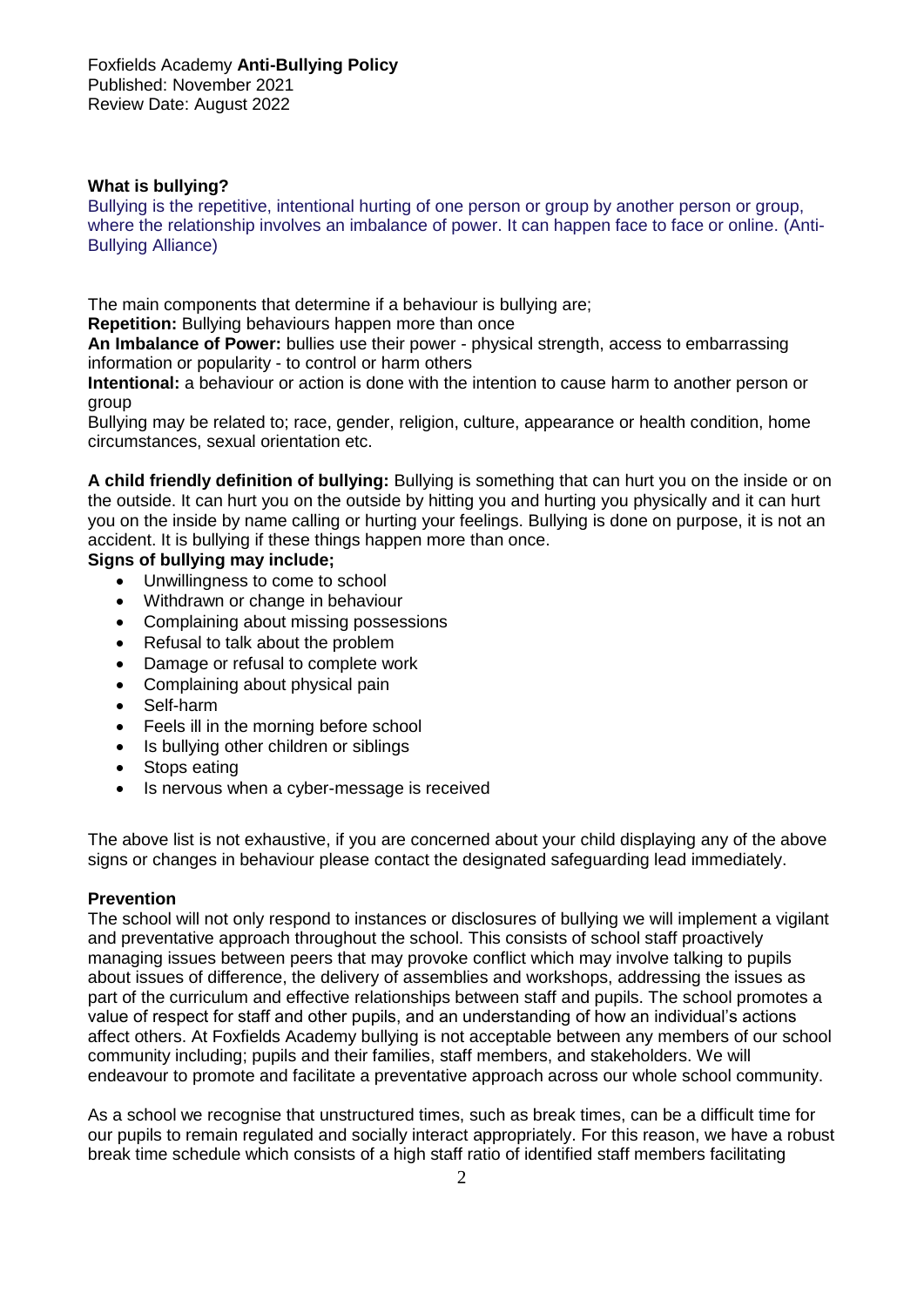positive social interactions between our pupils. This enables our pupils to engage in positive games, activities and communications whilst being supervised effectively by staff who act proactively in manging issues between peers and prevent instances of negative interactions or bullying behaviour.

# **Forms of Bullying**

Bullying behaviour can be:

**Verbal bullying** is saying or writing mean things. This could include; teasing, name-calling, inappropriate comments, taunting, threatening to cause harm etc.

**Physical bullying** involved hurting a person's body or possessions. Physical bullying includes; hitting, spitting, taking or breaking someone's things etc.

**Online/Cyber-bullying** is bullying that takes place over electronic devices and can include sending, posting or sharing negative, harmful, or false content about someone else. It can include sharing personal or private information about someone else causing embarrassment or humiliation. Some cyberbullying crosses the line into unlawful or criminal behaviour.

The most common places where cyberbullying occurs are;

- Social media such as Facebook, Instagram, snapchat etc
- Text messages
- Instant messages such as email, social media, or device apps
- Online gaming platforms such as Xbox, PlayStation etc.

**Emotional/indirect bullying** is the continual emotional mistreatment of others, this includes, but it not limited to; isolating others, tormenting, hiding others belongings, threatening gestures, humiliation, intimidating, excluding, manipulation and coercion etc. This behaviour is often subtle, secretive and hidden from others witnessing. This can include the exploitation of individuals or isolating others.

## **Actions to take if you witness or suspect bullying**

## **Pupils**

If you are being bullied:

- Tell an adult straight away. This can be any of the adults in school or an adult at home (they can always talk to school for you). There is always someone that can help you.
- If you do not want to talk to somebody you can write your worries down and pass this to any adult in school or an adult at home.

If you see someone being bullied:

- Tell an adult straight away
- Do not join in

## **Parents/Carers**

The support of parents/carers is vital in preventing bullying and children can often feel more comfortable in talking to the adults within their home. We ask that you;

- Look out for any signs that your child may be a target of bullying
- Monitor their use of technology appropriately, this may be close supervision when your child is using electronic devices or putting parental controls on your home's internet/children's individual devices. You can learn the steps to take in how to keep children safe online via NSPCC: [https://www.nspcc.org.uk/preventing-abuse/keeping](https://www.nspcc.org.uk/preventing-abuse/keeping-children-safe/online-safety/)[children-safe/online-safety/](https://www.nspcc.org.uk/preventing-abuse/keeping-children-safe/online-safety/)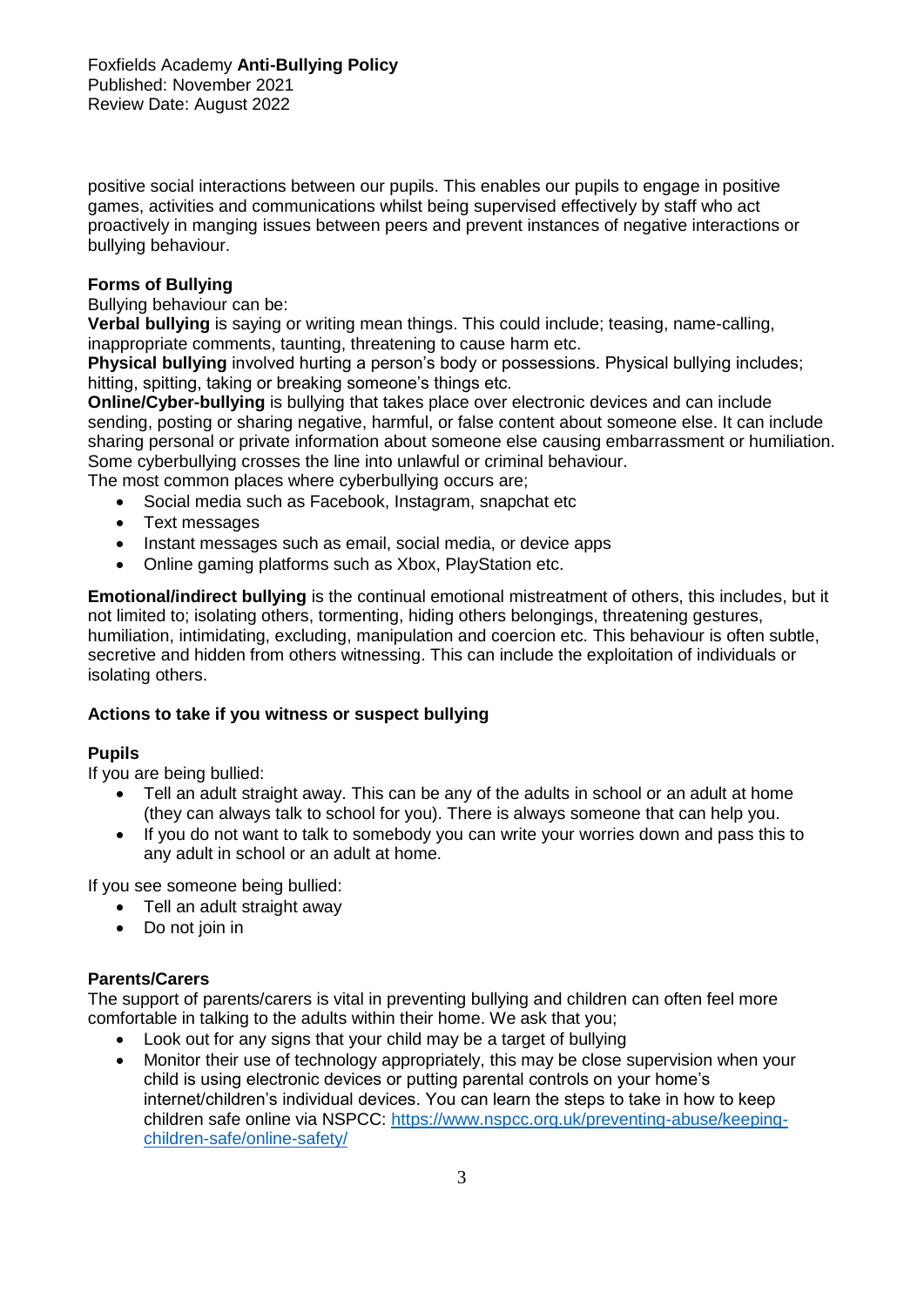- Contact the school immediately and speak to your child's class teacher or the designated safeguarding lead, all reports of bullying are shared with the headteacher.
- Work with us to establish the facts and support your child
- It is expected that parents will model appropriate behaviour and conduct when addressing any conflict for their child this includes when intervening online. Parents are not encouraged to message other children on behalf of their own online.

#### **Staff**

- Contribute to creating and maintaining a welcoming and supportive environment for pupils and parents/carers
- Promote the wellbeing and ensure the safeguarding of all pupils
- Monitor and promote exceptional behaviour throughout the school day
- Take all reports of bullying seriously and immediately intervene
- Report all behavioural/bullying concerns to the designated safeguarding lead or senior leadership team
- Log all reports of bullying, on the school's electronic recording system (Schoolpod), to ensure patterns in behaviour can be monitored and reviewed
- Liaise with parents/carers regarding any concerns or incidents of bullying and agree an appropriate time to review the original concern
- All staff are required to undertake Anti-Bullying training provided by Anti-Bullying Alliance as part of their induction
- All staff to participate in continued professional development regarding Child Protection and Anti-Bullying
- Identified Anti-bullying Champions will be responsible for overseeing all anti-bullying strategies in school including; analysis of behaviour data, preventative interventions, and restorative facilitation of peer relationships, however it remains the responsibility of all staff to promote and facilitate anti-bullying throughout the school.

If we become aware of any bullying taking place we will deal with the issue immediately. We will spend time talking to the pupil who has bullied and explain why the action was wrong and endeavour to support the child to change their behaviour in the future. The voice of any victims of bullying will be gained and the pupil will be reassured and supported. The context of the incident has an impact on the consequence that a pupil receives, and peer resolution will be promoted when appropriate. This will be carefully considered to ensure that there is a zero tolerance of bullying behaviour and to facilitate the opportunity to reflect and learn from their actions. Consequences may include; pupils being spoken to by the on-call team, playtime detention, afterschool detention, internal exclusion, fixed term external exclusion or permanent external exclusion. Our children's voice remains at the centre of all action and whilst peer resolution is promoted and facilitated by adults this will never been enforced if this against a child's wishes. All reports of bullying, including the form of bullying, will be recorded via the school's electronic recording system to ensure that incidents and appropriate actions can be monitored and reviewed.

#### **Bullying outside the school premises**

The Department for Education state:

'School staff members have the power to discipline pupils for misbehaving outside the school premises. Sections 90 and 91 of the Education and Inspections Act 2006 say that a school's disciplinary powers can be used to address pupils' conduct when they are not on school premises and are not under the lawful control or charge of a member of school staff, but only if it would be